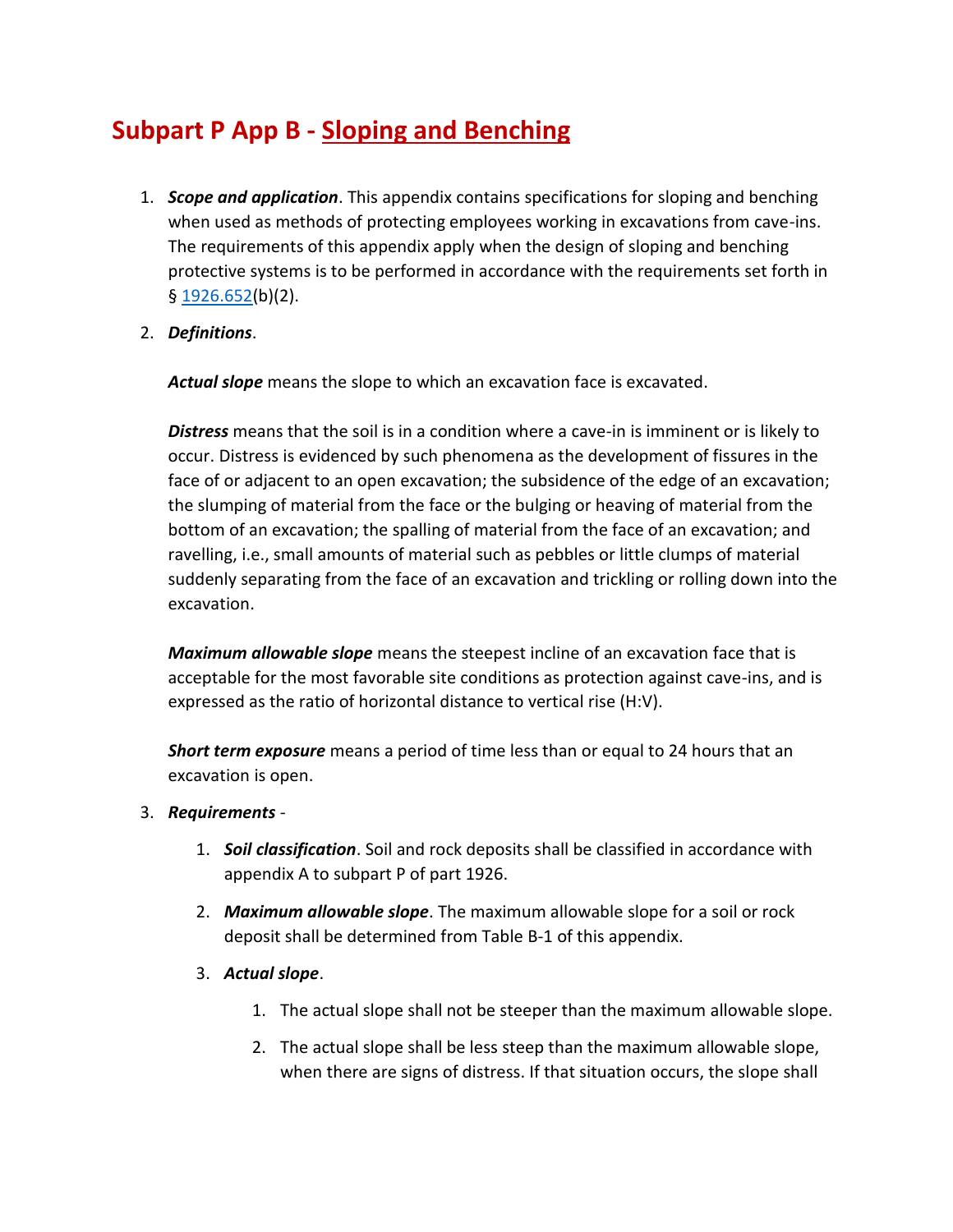be cut back to an actual slope which is at least ½ horizontal to one vertical ( ½ H:1V) less steep than the maximum allowable slope.

- 3. When surcharge loads from stored material or equipment, operating equipment, or traffic are present, a competent person shall determine the degree to which the actual slope must be reduced below the maximum allowable slope, and shall assure that such reduction is achieved. Surcharge loads from adjacent structures shall be evaluated in accordance with § [1926.651\(](https://up.codes/viewer/osha-1926-construction/chapter/P/excavations#1926.651)i).
- 4. *Configurations*. Configurations of sloping and benching systems shall be in accordance with Figure B-1.

## **TABLE B-1 MAXIMUM ALLOWABLE SLOPES**

#### **SOIL OR ROCK MAXIMUM ALLOWABLE SLOPES (H:V)(1)FOR EXCAVATIONS TYPE LESS THAN 20 FEET DEEP(3)**

STABLE ROCK VERTICAL (90º)

TYPE A  $(2)$   $\frac{3}{4}$ :1 (53<sup>o</sup>)

TYPE B  $1:1(45<sup>°</sup>)$ 

TYPE C 1 ½:1 (34º)

5. **Footnote(1)** Numbers shown in parentheses next to maximum allowable slopes are angles expressed in degrees from the horizontal. Angles have been rounded off.

**Footnote(2)** A short-term maximum allowable slope of ½H:1V (63º) is allowed in excavations in Type A soil that are 12 feet (3.67 m) or less in depth. Short-term maximum allowable slopes for excavations greater than 12 feet (3.67 m) in depth shall be ¾H:1V (53º).

**Footnote(3)** Sloping or benching for excavations greater than 20 feet deep shall be designed by a registered professional engineer.

### *Figure B-1*

### *Slope Configurations*

(All slopes stated below are in the horizontal to vertical ratio)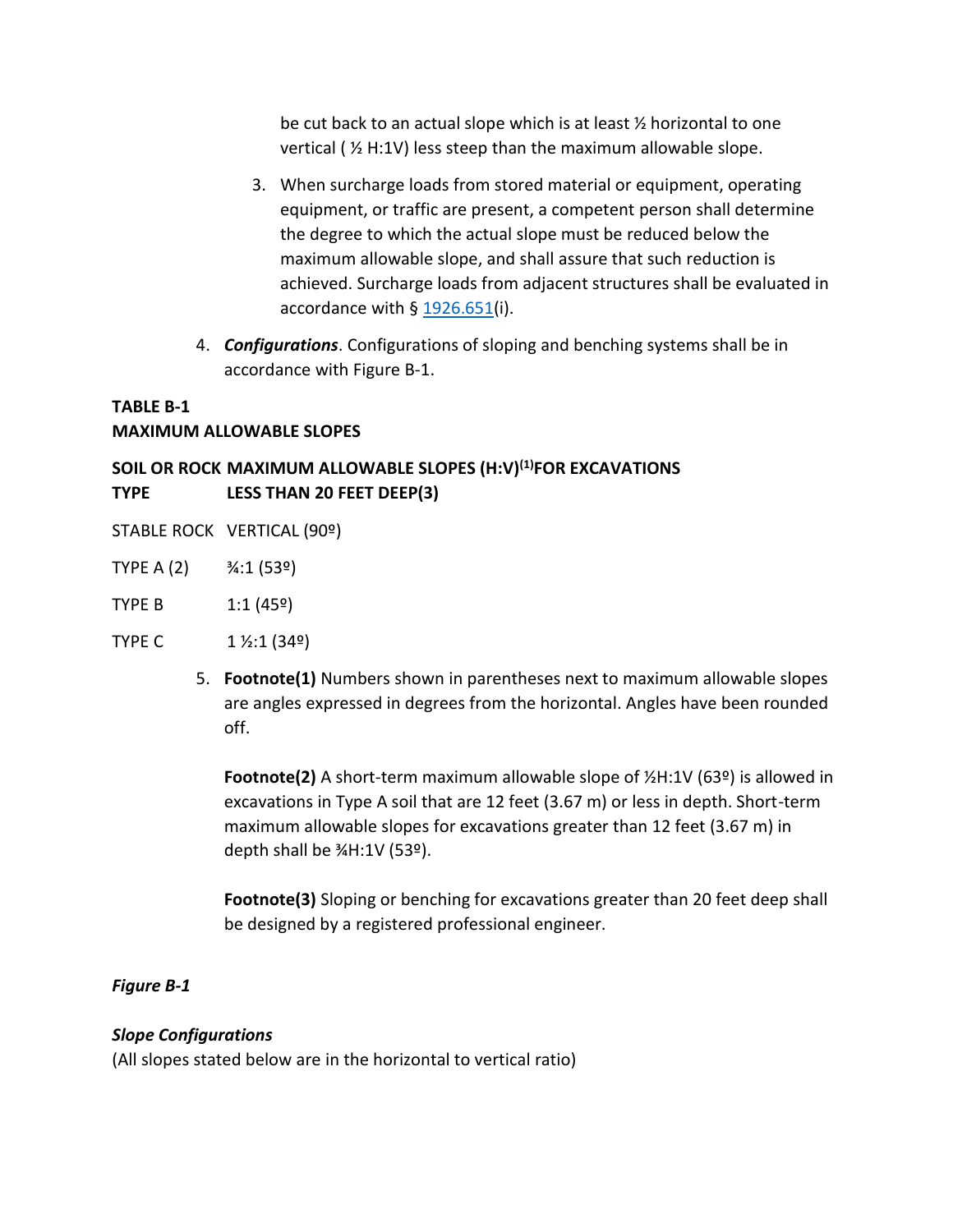#### *B-1.1 Excavations made in Type A soil*

1. All simple slope excavation 20 feet or less in depth shall have a maximum allowable slope of ¾:1.



Simple Slope - General

Exception: Simple slope excavations which are open 24 hours or less (short term) and which are 12 feet or less in depth shall have a maximum allowable slope of  $\frac{1}{2}$ :1.



Simple Slope - Short Term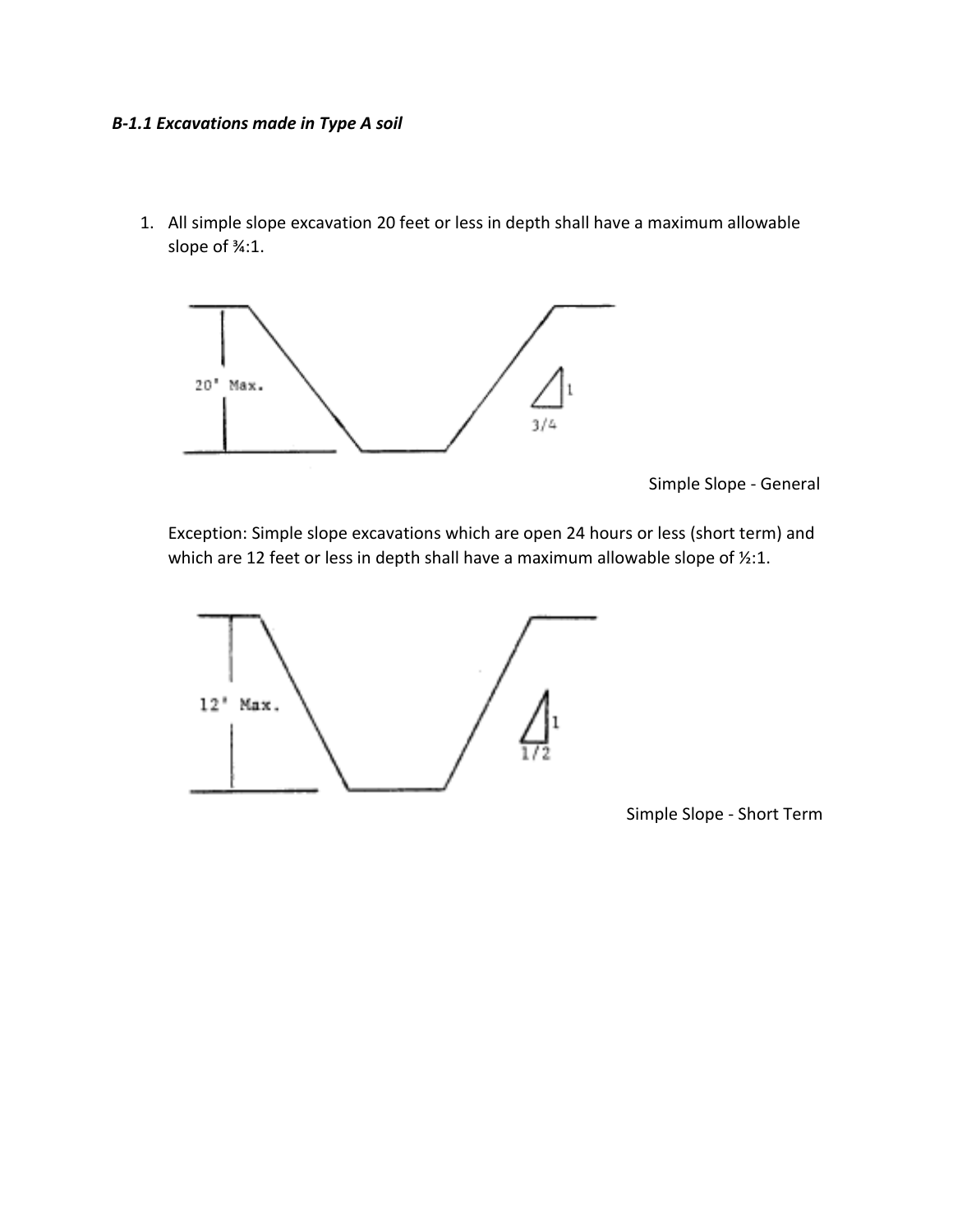2. All benched excavations 20 feet or less in depth shall have a maximum allowable slope of ¾ to 1 and maximum bench dimensions as follows:



3. All excavations 8 feet or less in depth which have unsupported vertically sided lower portions shall have a maximum vertical side of 3 ½ feet.



Unsupported Vertically Sided Lower Portion - Maximum 8 Feet in Depth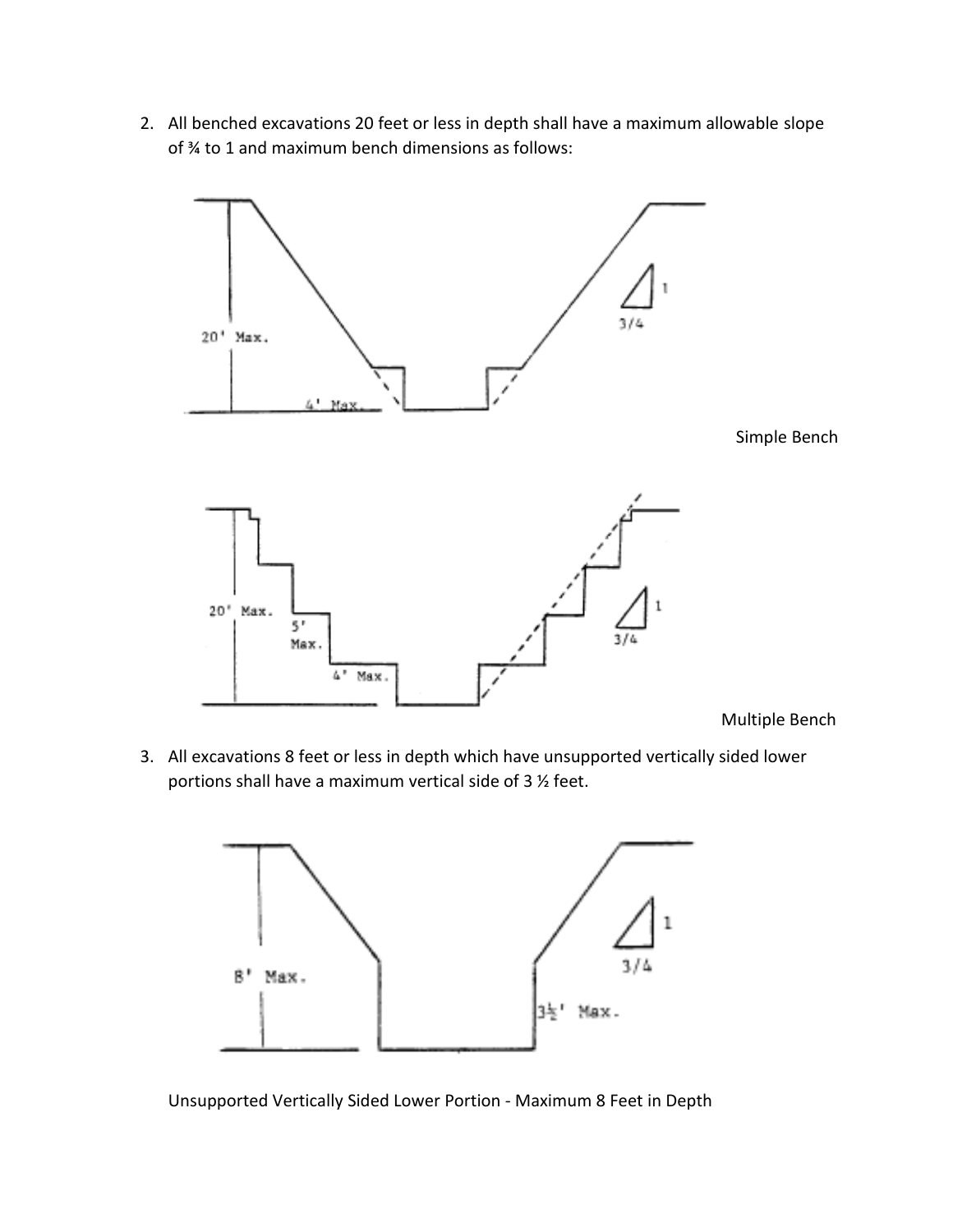All excavations more than 8 feet but not more than 12 feet in depth which unsupported vertically sided lower portions shall have a maximum allowable slope of 1:1 and a maximum vertical side of 3 ½ feet.



Unsupported Vertically Sided Lower Portion - Maximum 12 Feet in Depth

All excavations 20 feet or less in depth which have vertically sided lower portions that are supported or shielded shall have a maximum allowable slope of ¼:1. The support or shield system must extend at least 18 inches above the top of the vertical side.



Supported or Shielded Vertically Sided Lower Portion

4. All other simple slope, compound slope, and vertically sided lower portion excavations shall be in accordance with the other options permitted under  $\S$  [1926.652\(](https://up.codes/viewer/osha-1926-construction/chapter/P/excavations#1926.652)b).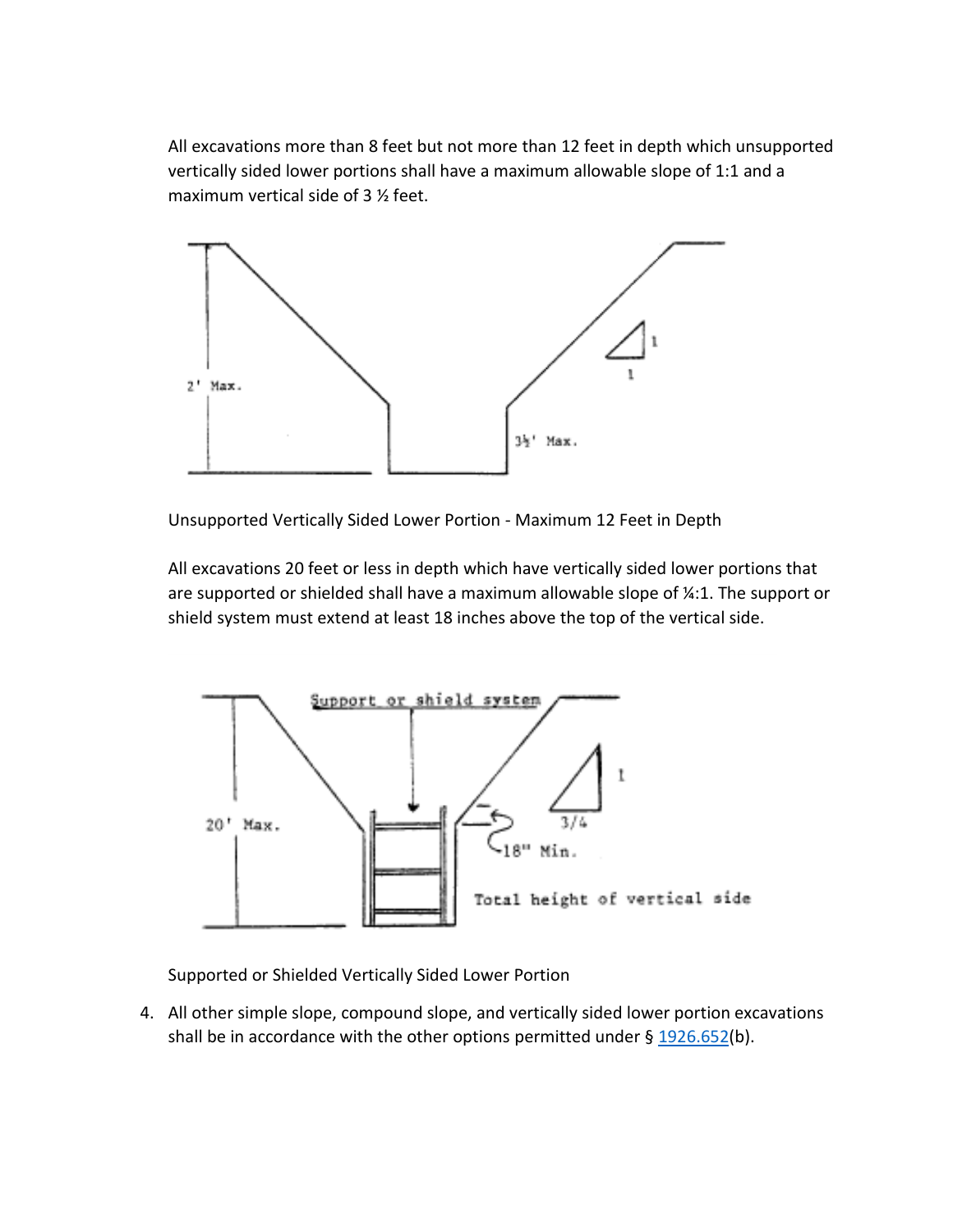#### **B-1.2 Excavations Made in Type B Soil**

1. All simple slope excavations 20 feet or less in depth shall have a maximum allowable slope of 1:1.



Simple Slope

2. All benched excavations 20 feet or less in depth shall have a maximum allowable slope of 1:1 and maximum bench dimensions as follows:





Multiple Bench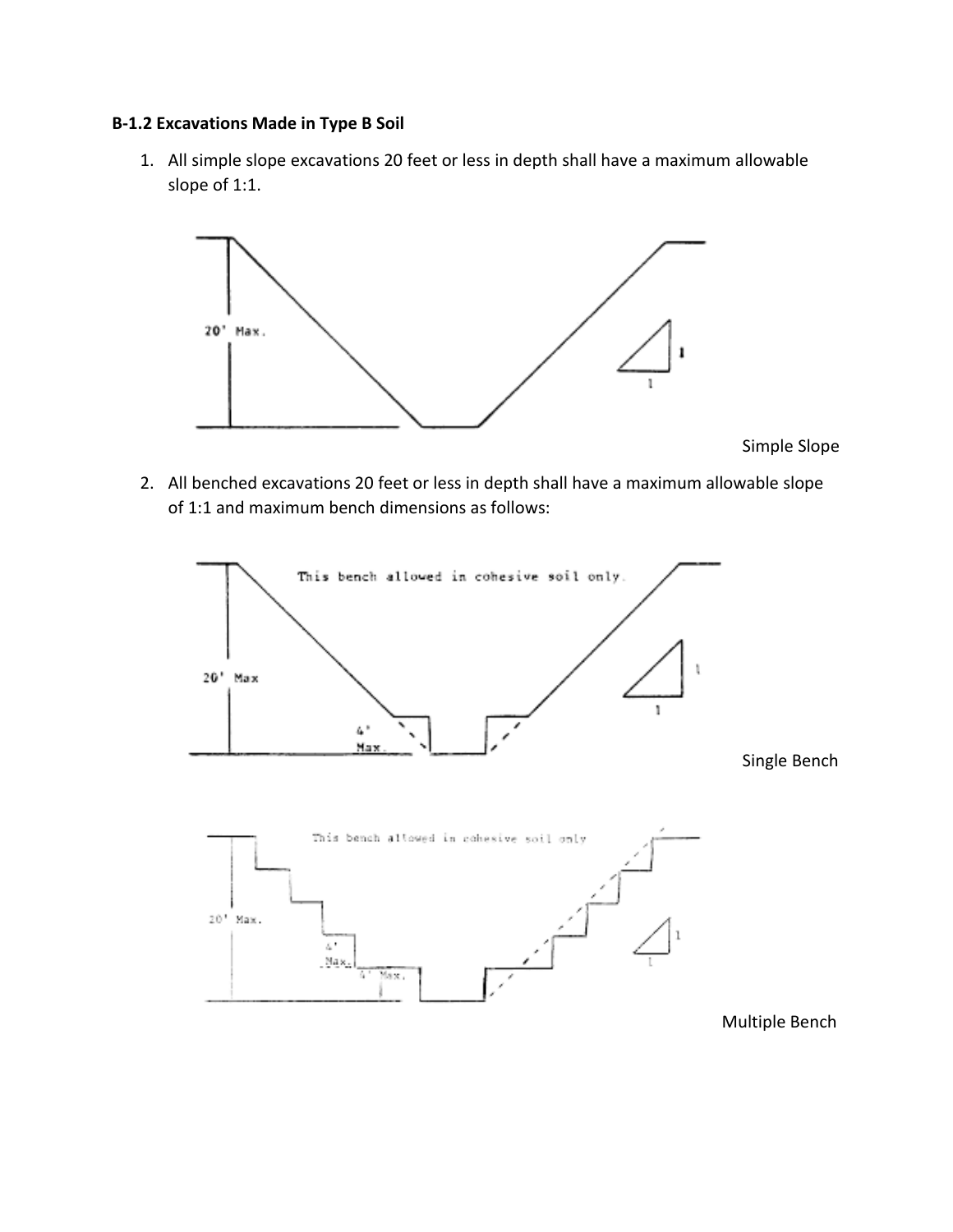3. All excavations 20 feet or less in depth which have vertically sided lower portions shall be shielded or supported to a height at least 18 inches above the top of the vertical side. All such excavations shall have a maximum allowable slope of 1:1.



Vertically Sided Lower Portion

4. All other sloped excavations shall be in accordance with the other options permitted in § [1926.652\(](https://up.codes/viewer/osha-1926-construction/chapter/P/excavations#1926.652)b).

### *B-1.3 Excavations Made in Type C Soil*

1. All simple slope excavations 20 feet or less in depth shall have a maximum allowable slope of 1 ½:1.



Simple Slope

2. All excavations 20 feet or less in depth which have vertically sided lower portions shall be shielded or supported to a height at least 18 inches above the top of the vertical side. All such excavations shall have a maximum allowable slope of  $1\frac{1}{2}$ :1.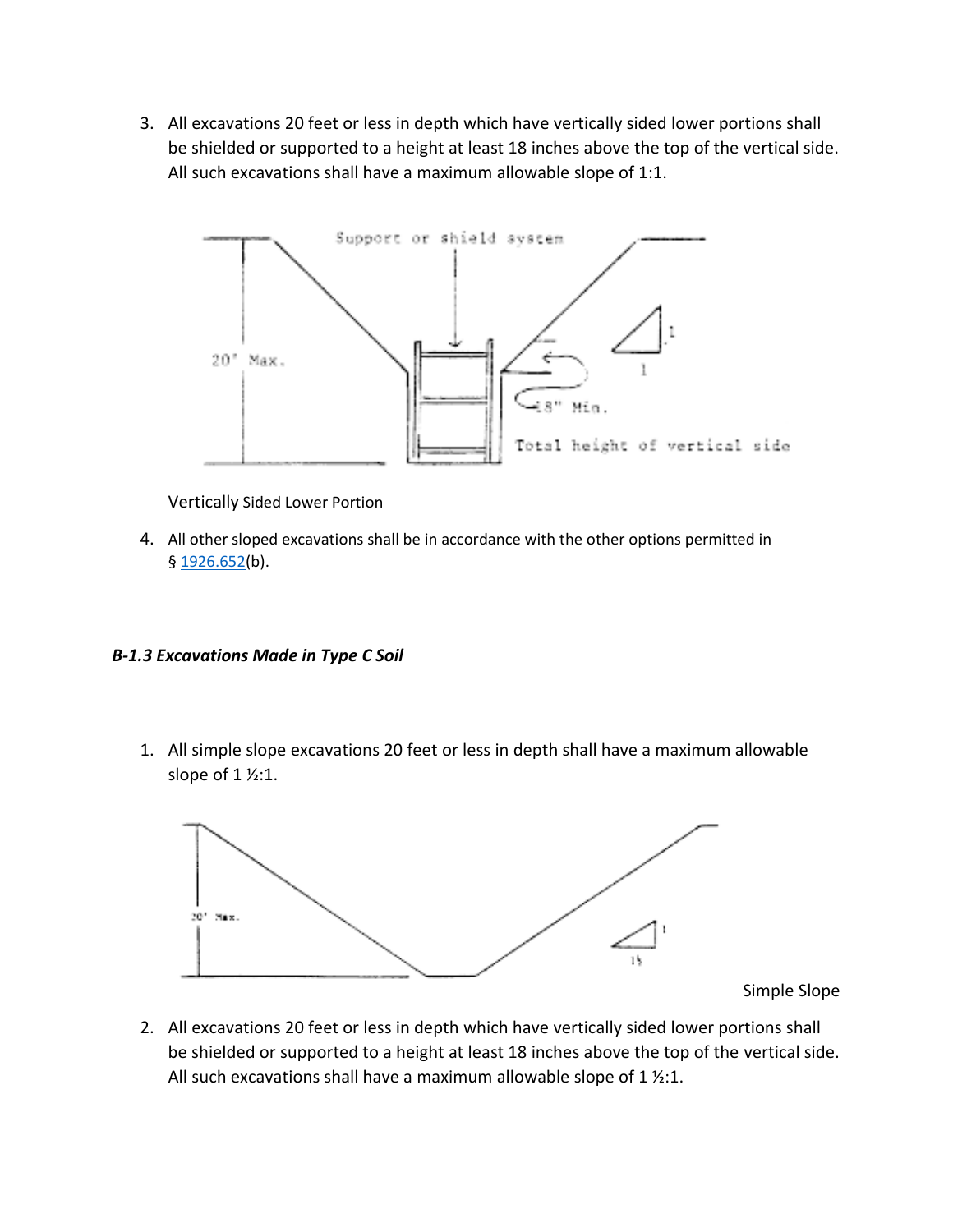

Vertical Sided Lower Portion

3. All other sloped excavations shall be in accordance with the other options permitted in  $§$  [1926.652\(](https://up.codes/viewer/osha-1926-construction/chapter/P/excavations#1926.652)b).

#### *B-1.4 Excavations Made in Layered Soils*

1. All excavations 20 feet or less in depth made in layered soils shall have a maximum allowable slope for each layer as set forth below.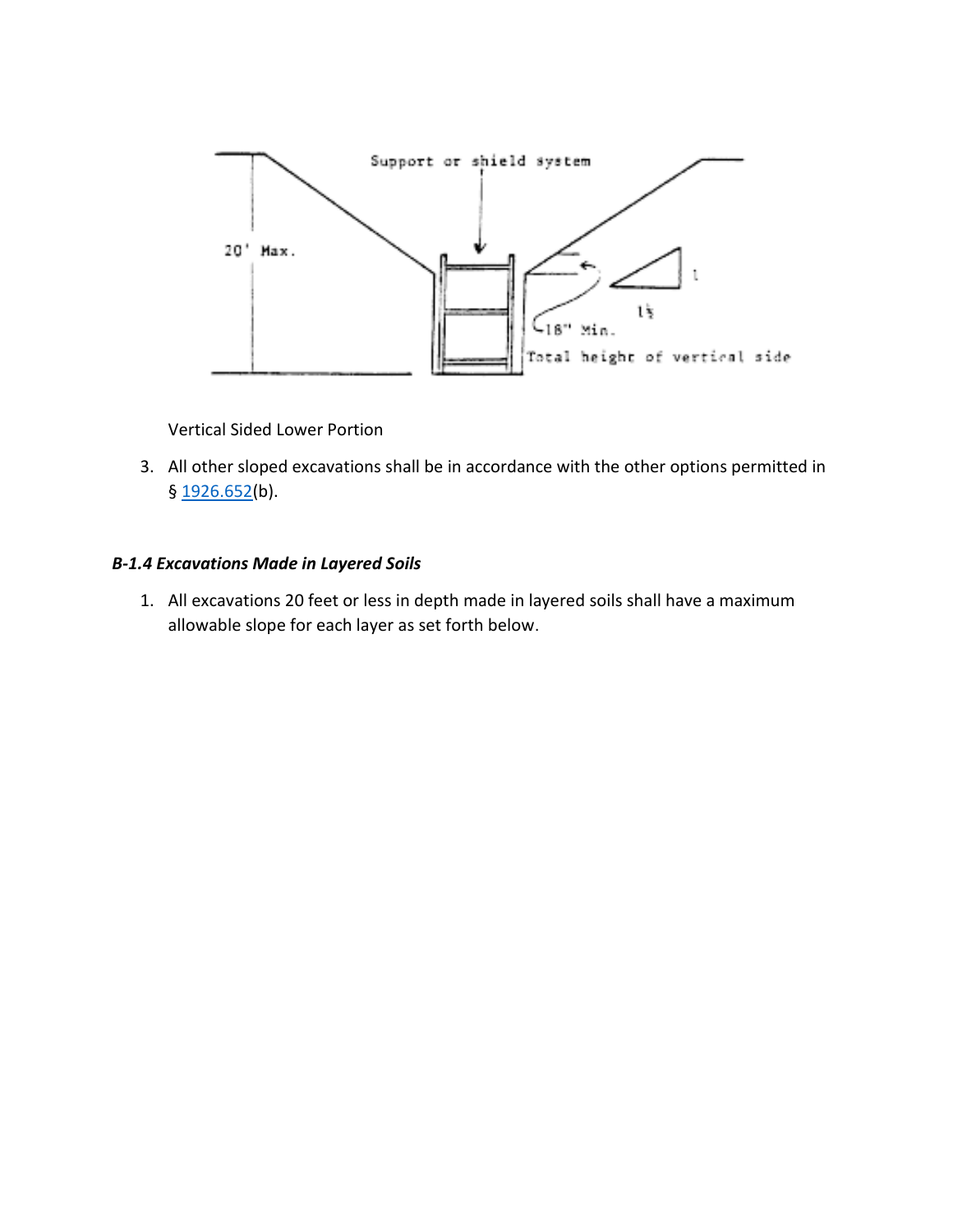